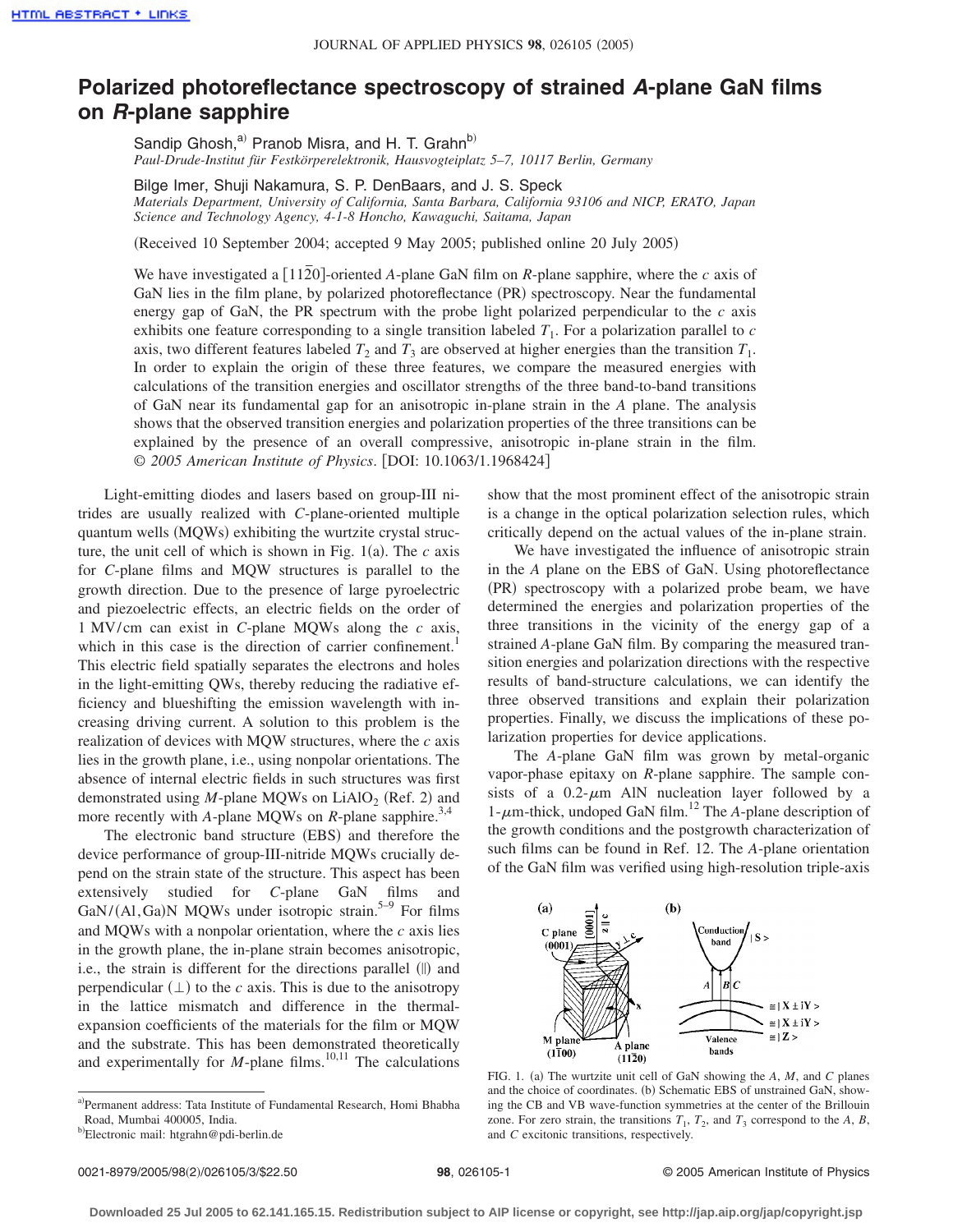

FIG. 2. Measured (a) transmittance and (b) PR spectra (circles and squares) of the *A*-plane GaN film for  $E \perp c$  and  $E \parallel c$  measured at 295 K. In (b), the curve for *E|c* is shifted by  $-3 \times 10^{-5}$  for clarity. The dashed line for *E* ⊥ *c* in (b) represents a fit to a single transition with Aspnes' line-shape function at 3.432 eV, which corresponds to  $T_1$ . The solid line for  $E||c$  is obtained by fitting two transitions with Aspnes' line-shape functions at energies 3.441 and 3.457 eV, which correspond to transitions  $T_2$  and  $T_3$ .

x-ray diffraction (XRD) and Raman spectroscopy. The roomtemperature XRD measurements show that the GaN film has an overall in-plane biaxial compressive strain with an out-ofplane dilatation  $\epsilon_{xx} = 0.09\%$ , where *x*, *y*, and *z* are parallel to the  $[11\overline{2}0]$ ,  $[1100]$ , and  $[0001]$  directions, respectively. A compressive in-plane strain is expected in the GaN film due to the lattice mismatch in the *y* and *z* directions of −2.4% and  $-3.9\%$ , respectively, relative to AlN and  $-16\%$  and  $-1\%$ ,<sup>13</sup> respectively, relative to the sapphire substrate. However, due to the large lattice mismatch, the AlN and GaN films are probably relaxed at the growth temperature so that the strain is most likely due to the mismatch in thermal-expansion coefficients. For the PR measurements, the pump beam was obtained from a He-Cd laser at 325 nm (3.812 eV), while the probe beam was derived by dispersing the light from a 75-W Xe lamp with a 0.64-m monochromator and by polarizing it with a Glan-Taylor prism.

The polarized transmittance and PR spectra of the A-plane GaN film recorded at 295 K are shown in Figs. 2(a) and  $2(b)$ , respectively, for the electric vector  $E$  oriented  $\parallel$  and  $\perp$  to *c*. In Fig. 2(a), the transmittance spectrum for *E||c* is clearly shifted to higher energies by about 10 meV in comparison with the spectrum for  $E \perp c$ . The PR spectra in Fig.  $2(b)$  have been fitted using Aspnes' line-shape function<sup>14</sup> with Gaussian-broadened excitonic transitions, which are expected at higher temperatures. The PR spectrum for  $E \perp c$  in Fig. 2(b) can be fitted with a single feature. If we fit the PR spectrum for  $E||c$  to a single transition, the linewidth is about 60% larger than the one for the transition observed for  $E \perp c$ . At the same time, in order to obtain a good fit to the observed PR spectrum for  $E||c$ , we have to use two transitions with energies higher than the one for  $E \perp c$ . We therefore conclude that the PR spectrum for  $E \perp c$  can be described by a single transition, while for  $E\|c\|$  two transitions are necessary. The obtained transition energies are 3.432 eV for  $E \perp c$ and 3.441 as well as 3.457 eV for  $E||c$  with an error of ±3 meV. Thus, the effective energy gap of the *A*-plane GaN film increases by about 9 meV, when the polarization of the light is rotated by 90° from  $E \perp c$  to  $E || c$ . This shift agrees with the one observed in the transmittance spectra.

Unstrained wurtzite GaN has three closely spaced valence bands (VBs) [cf. Fig. 1(b)]. Excitons involving electrons in the conduction band (CB) and holes in these VBs are referred to as *A*, *B*, and *C* excitons with transition energies of 3.410, 3.418, and 3.440 eV, respectively, at  $295 \text{ K}$ . The VBs are made of *p* orbitals with wave functions mainly of symmetry-type  $|X \pm iY\rangle$  for *A* and *B*, while they are of  $|Z\rangle$ -type for *C* [cf. Fig. 1(b)]. In order to calculate the transition energies of the anisotropically strained *A*-plane GaN film, we use the  $\mathbf{k} \cdot \mathbf{p}$  approximation to determine the EBS. Since the Bir-Pikus Hamiltonian<sup>15</sup> for wurtzite GaN under biaxial strain is symmetric with respect to the interchange of *x* and *y*, we should be able to switch from *M*-plane to *A*-plane GaN by exchanging *x* with *y* everywhere and vice versa. We have checked this symmetry by extending the calculations of the transition energies for *M*-plane GaN presented in Ref. 11 to anisotropically strained *A*-plane GaN films.<sup>16</sup> Since the previous calculations were performed to determine the transition energies at low temperatures, we have subtracted 70 meV, which was determined by averaging the Varshni parameters of several references in Ref. 9, from the low-temperature energies to obtain the corresponding room-temperature energies. Except for the energy shift, the strain dependence of the transition energies for *A*-plane GaN films at 295 K looks therefore basically the same as for *M*-plane GaN films at 5 K, as shown in Ref. 11. The anisotropic strain mixes the VB states, so that it is no longer possible to describe the three transitions in terms of the *A*, *B*, and *C* excitons. We therefore adopt the nomenclature described in Ref. 11, where the transitions are labeled  $T_1$ ,  $T_2$ , and  $T_3$  in order of increasing energies  $E_1$ ,  $E_2$ , and  $E_3$ , respectively.

Figure  $3(a)$  shows the variation of the out-of-plane strain  $\epsilon_{xx}$  as a function of the in-plane strain components  $\epsilon_{yy}$  and  $\epsilon_{zz}$ , while Figs. 3(b)–3(d) present the calculated energies vs  $\epsilon_{yy}$  and  $\epsilon_{zz}$  for the three transitions  $T_1$ ,  $T_2$ , and  $T_3$ , respectively. In Figs.  $3(b)-3(d)$ , the contours marked by the dotted lines correspond to the measured PR transition energies. Using Fig. 3, we interpret the PR results in the following way. If we identify the PR feature lowest in energy at 3.432 eV with the  $T_1$  transition, we derive from Figs. 3(a) and 3(b) that the value of our measured out-of-plane strain component  $\epsilon_{xx}$ =0.09% intersects the energy  $E_1$ =3.432 eV for the two in-plane strain coordinates  $\epsilon_{yy}$ =0.05% and  $\epsilon_{zz}$ =-0.39% as well as  $\epsilon_{yy}$ =−0.05% and  $\epsilon_{zz}$ =−0.26%. For the first set of strain coordinates, the calculated energies for the transitions *T*<sub>2</sub> and *T*<sub>3</sub> are *E*<sub>2</sub>= 3.444 eV and *E*<sub>3</sub>= 3.457 eV, while for the second set they are  $E_2 = 3.438$  eV and  $E_3 = 3.454$  eV. From these energy values alone, we cannot distinguish between the two sets of in-plane strain components.